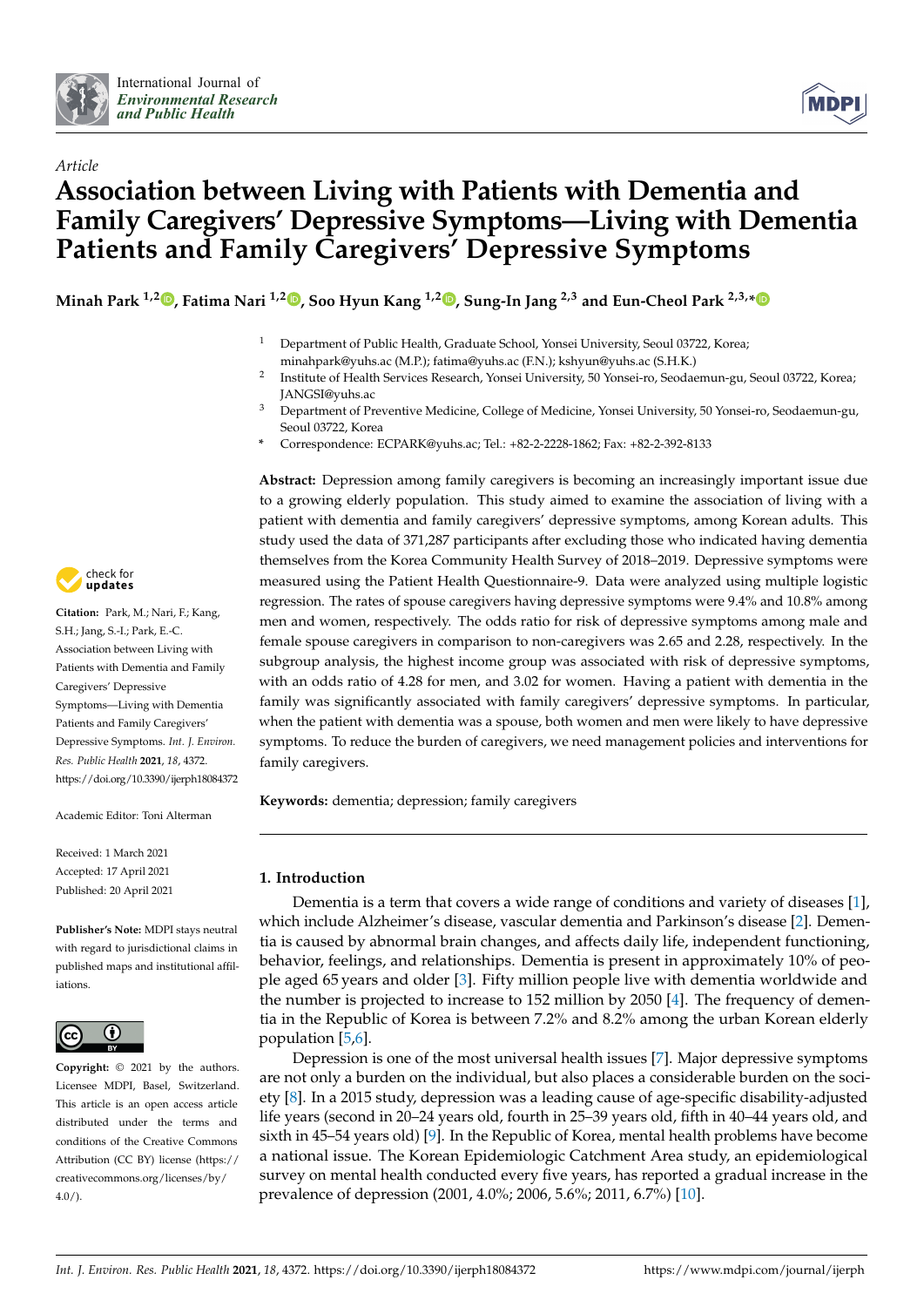As the elderly population grows, there will be a significant increase in dementia caregiving. Family caregivers end up filling the gaps that exist in the healthcare system and doing so can affect them physically, emotionally, socially, financially, and spiritually [\[11\]](#page-9-10). Dementia caregivers often experience elevated levels of stress, and are at increased risk for psychological disorders [\[12\]](#page-9-11). Over the last 25 years, the crisis of family caregivers of people with dementia has led to an increasing number of research studies designed to evaluate innovative strategies for helping families maintain a high quality of life for both caregivers and care-recipients alike [\[13\]](#page-9-12). The frequency of dementia in the Republic of Korea is between 7.2% and 8.2% among the urban Korean elderly population Many studies have examined many aspects the family caregivers' health. For example, Jang et al. [\[14\]](#page-9-13) analyzed the association between cohabitation status with a patient with dementia in the family and Son et al. [\[15\]](#page-9-14) analyzed the predictors of burden and satisfaction in Korean adult child caregivers of older adults with dementia. However, these studies are limited by the generalization of family caregivers or examining only the adult child in caregiving. The purpose of this study, therefore, was to analyze the relationship of having a family member with dementia and family caregivers' depressive symptoms using nationally representative data. A secondary purpose of this study was to examine this association stratified by sex.

#### **2. Materials and Methods**

#### *2.1. Data*

The data used in this study were obtained from the Korea Community Health Survey (KCHS), which was administered by the Korea Center for Disease Control and Prevention Agency (KDCA) in 2018 and 2019. The KCHS standardized questionnaires were developed by staff working at the KDCA and the Working Group of Health Indicators Standardization Subcommittee at 16 metropolitan and 253 region sites. The questionnaires cover many different topics including health behaviors, driving, quality of life (European Quality of Life-5 Dimensions, European Quality of Life-Visual Analog Scale, Korean Instrumental Activities of Daily Living), medical service utilization, chronic disease, and so on. The microdata (in the form of Statistical Analysis Software [SAS] files) and analytic guidelines can be downloaded from the KCHS website (9 October 2020).

#### *2.2. Participants*

The final data gathered were from 371,287 individuals (187,862 in 2018 and 183,425 in 2019). Data from both years were integrated and sampling weights were incorporated for the analysis. A total of 876 individuals who had dementia were excluded. Our study did not need to address any ethical concerns because the KCHS data is a secondary dataset that are available to the public domain and does not contain private information.

## *2.3. Variables*

The variable of interest in this study was the family relation of the patient with dementia. The KCHS asked each individual "If one of your family members has dementia, who is it?" and the response options were multiple choice (Parent including In-Laws, Spouse, Sibling, Yourself, and Children).

The dependent variable that was used is the Patient Health Questionnaire-9 (PHQ-9). This is a self-report questionnaire that includes nine questions to evaluate depressive symptoms [\[16\]](#page-9-15). Used in primary care and other medical settings to screen depression, the cut-off score for major depressive symptoms is 10, with scores of 10 and above indicating presence of depressive symptoms [\[17\]](#page-9-16). With a total score of 27, each question is rated as 0 for "Not at all", 1 for "For many days", 2 for "more than a week", and 3 for "almost daily".

The independent variables included the survey year, sex, age, employment status, education level, marital status, family income, smoking habit, alcohol use, number of family members, and status of receiving basic living allowance. Age was divided into five categories: from 19 to 39, 40 to 49, 50 to 59, 60 to 69, and 70 or older. Survey year was divided into two categories: 2018 and 2019. Region was divided into two categories: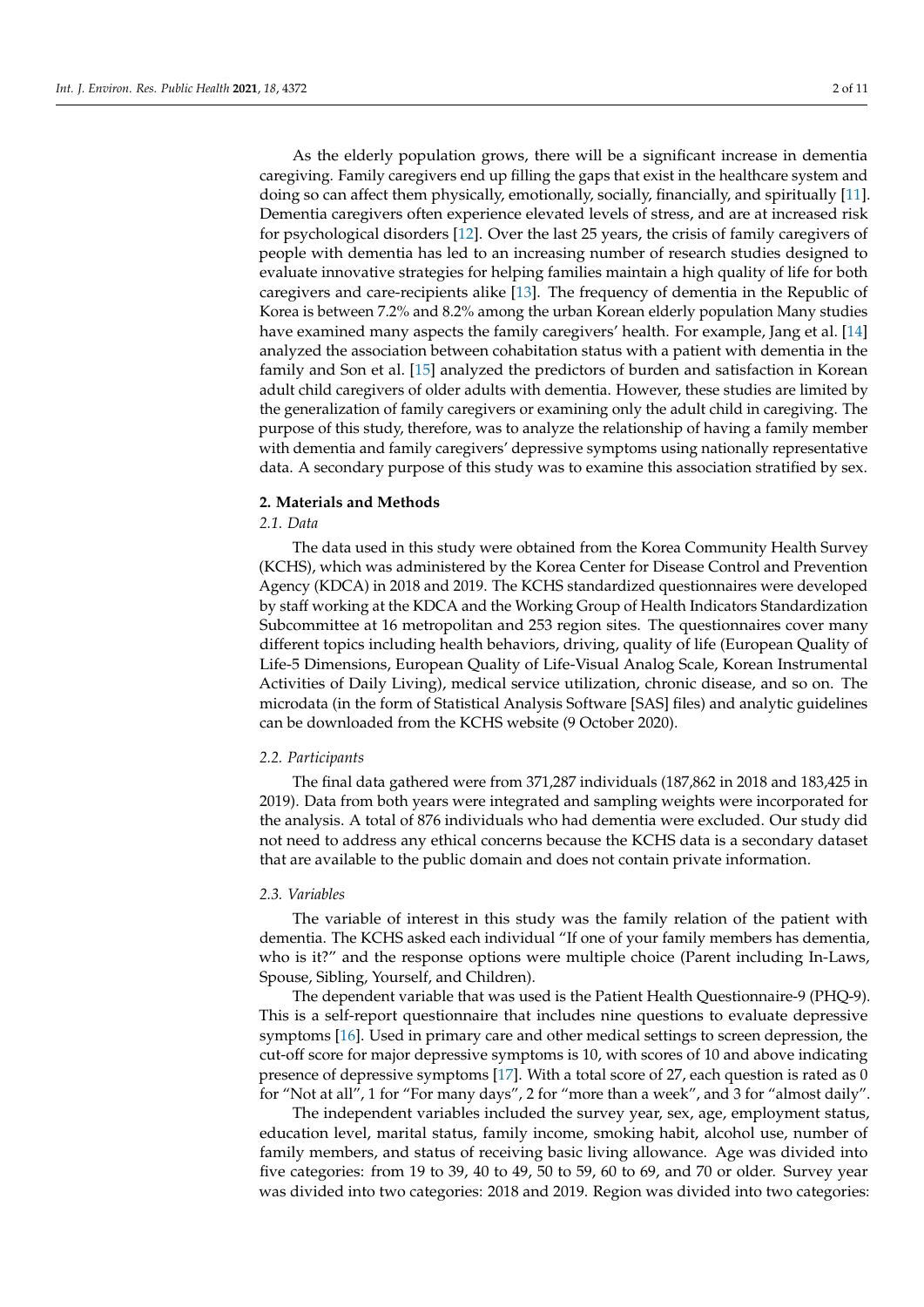metropolitan and rural. Education was divided into three categories: university or higher, high school, and middle school or less. Job status was divided into four categories: white (managerial, professional, or clerical), pink (services or sales) blue (manual labor) and unemployed. Marital status and receiving basic living allowance were divided into two categories: Yes and No. Current smoking status was divided into current smokers and none current smokers. Alcohol use was measured depending on whether the participant drank alcohol within a year and categorized as Yes and No. The variable for the number of family members living in the same household was divided into five categories: 1, 2, 3, 4, and 5+. Household income was divided into four categories: high  $(\geq 60,000,000$  KRW), middle high income (≥35,000,000 KRW <60,000,000 KRW) middle-low income (>20,000,000 KRW <35,000,000 KRW), and low income (≤20,000,000 KRW).

#### *2.4. Statistical Analysis*

Chi-squared test was used to investigate the association between covariates and depressive symptoms. Multiple logistic regression analysis was used to assess the association between family caregiver status and depressive symptoms. The results were reported using odds ratios (ORs) and confidence intervals (CIs). The subgroup analysis was conducted to investigate the association according to stratified age, job, region, educational level, and income using a multiple logistic regression analysis. After we stratified the participants into subsets based on five variables, to examine how the relationship between family member with dementia and depressive symptoms differs from one characteristic to another. For instance, the probability of depressive symptoms could vary between those who have a white collar job to those who reported to be unemployed. The subgroup analysis could be useful in determining which characteristics of the participants serve as the effect modifier in explaining the relationship between family member with dementia and depressive symptoms. Differences were considered statistically significant at *p*-values of <0.05. The data were analyzed over the entire population and then stratified by sex using SAS 9.4 (SAS Institute Inc.; Cary, NC, USA).

#### **3. Results**

Table [1](#page-4-0) presents the results of univariate analyses that examine the association between self-rated PHQ-9 score and the presence of patients with dementia in the family and each variable by sex. The overall depressive symptoms scores were higher in women than men (5.1% vs. 2.4%, respectively). The depressive symptoms rate was three times higher in both sexes when their spouse had dementia (10.8% vs. 9.4%). However, the PHQ-9 score was lower when the respondent's parent had dementia (4.7% vs. 2.1%).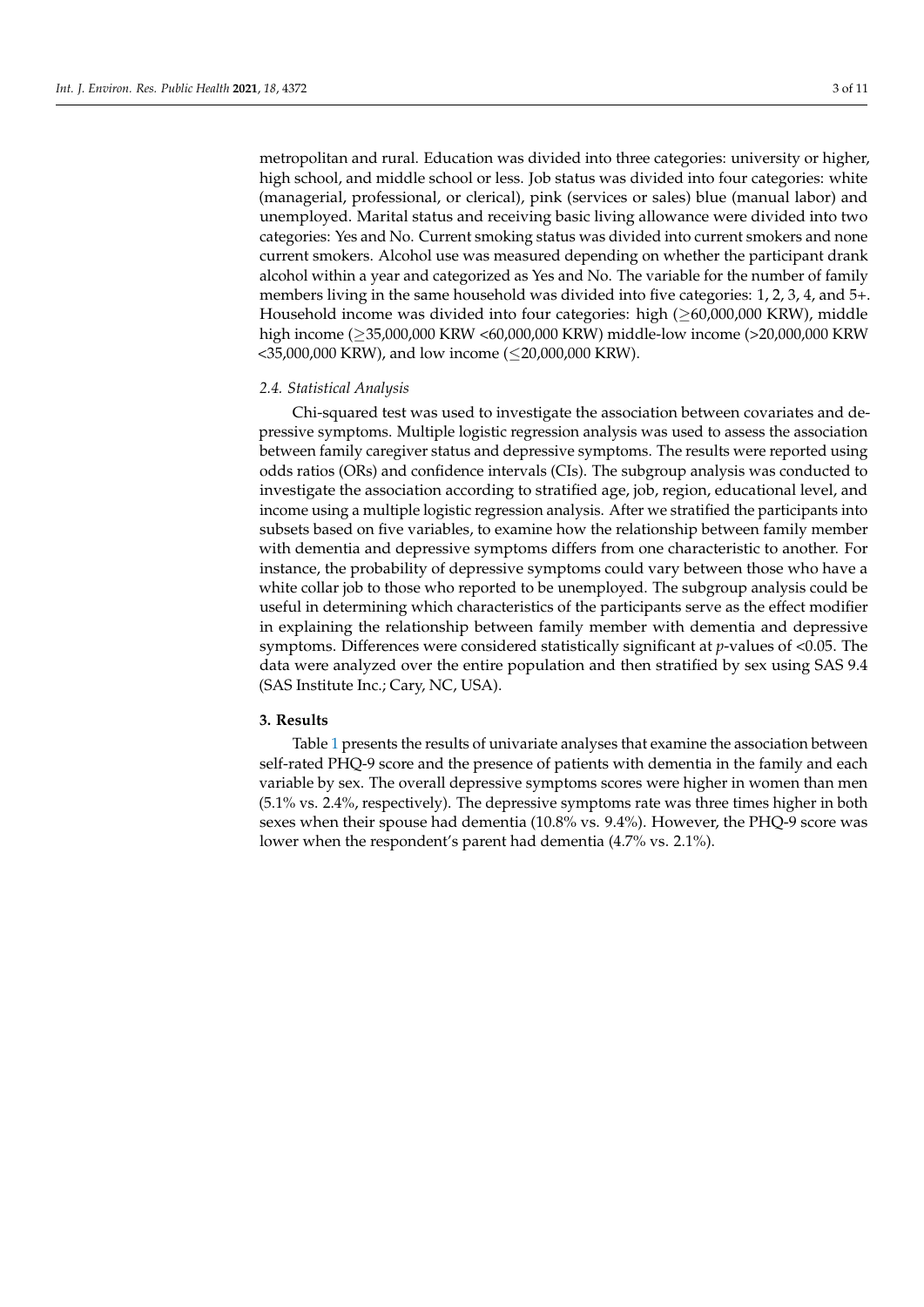|                                       | Depressive Symptoms (PHQ-9 $\geq$ 10) |               |                        |        |           |                        |        |           |        |           |
|---------------------------------------|---------------------------------------|---------------|------------------------|--------|-----------|------------------------|--------|-----------|--------|-----------|
|                                       | Men $(n = 186, 183)$                  |               |                        |        |           | Women $(n = 185, 104)$ |        |           |        |           |
|                                       | Yes                                   |               | $\mathbf{N}\mathbf{o}$ |        |           | Yes                    |        | No        |        |           |
|                                       | ${\bf N}$                             | $\frac{0}{0}$ | ${\bf N}$              | $\%$   | $p$ Value | ${\bf N}$              | $\%$   | ${\bf N}$ | $\%$   | $p$ Value |
| Total ( $n = 371,287$ )               | 4474                                  | (2.4)         | 181,709                | (97.6) |           | 7681                   | (4.1)  | 177,423   | (95.9) |           |
| <b>Relation with Dementia Patient</b> |                                       |               |                        |        | < 0.0001  |                        |        |           |        | < 0.0001  |
| Parent                                | 192                                   | (2.1)         | 8826                   | (97.9) |           | 432                    | (4.7)  | 8730      | (95.3) |           |
| Spouse                                | 82                                    | (9.4)         | 793                    | (90.6) |           | 73                     | (10.8) | 606       | (89.2) |           |
| Other <sup>*</sup>                    | 19                                    | (3.3)         | 557                    | (96.7) |           | 32                     | (5.1)  | 593       | (94.9) |           |
| None                                  | 4181                                  | (2.4)         | 171,533                | (97.6) |           | 7144                   | (4.1)  | 167,494   | (95.9) |           |
| Age                                   |                                       |               |                        |        | < 0.0001  |                        |        |           |        | < 0.0001  |
| $19 - 39$                             | 972                                   | (2.1)         | 44,289                 | (97.9) |           | 2062                   | (4.2)  | 46,465    | (95.8) |           |
| $40 - 49$                             | 594                                   | (1.8)         | 31,526                 | (98.2) |           | 876                    | (2.6)  | 33,268    | (97.4) |           |
| $50 - 59$                             | 725                                   | (1.9)         | 36,520                 | (98.1) |           | 1118                   | (2.9)  | 37,348    | (97.1) |           |
| $60 - 69$                             | 755                                   | (2.1)         | 35,033                 | (97.9) |           | 1244                   | (3.9)  | 30,531    | (96.1) |           |
| $>70$                                 | 1428                                  | (4.0)         | 34,341                 | (96.0) |           | 2381                   | (7.4)  | 29,811    | (92.6) |           |
| Region                                |                                       |               |                        |        | 0.0466    |                        |        |           |        | 0.3897    |
| Metropolitan                          | 1410                                  | (2.5)         | 54,755                 | (97.5) |           | 2495                   | (4.2)  | 56,802    | (95.8) |           |
| Rural                                 | 3064                                  | (2.4)         | 126,954                | (97.6) |           | 5186                   | (4.1)  | 120,621   | (95.9) |           |
| <b>Educational level</b>              |                                       |               |                        |        | < 0.0001  |                        |        |           |        | < 0.0001  |
| Middle School or Less                 | 1804                                  | (3.8)         | 45,690                 | (96.2) |           | 3744                   | (5.9)  | 60,188    | (94.1) |           |
| High School                           | 1361                                  | (2.3)         | 57,612                 | (97.7) |           | 1927                   | (3.7)  | 50,806    | (96.3) |           |
| University or Higher                  | 1309                                  | (1.6)         | 78,407                 | (98.4) |           | 2010                   | (2.9)  | 66,429    | (97.1) |           |
| <b>Job Status</b>                     |                                       |               |                        |        | < 0.0001  |                        |        |           |        | < 0.0001  |
| White                                 | 515                                   | (1.2)         | 41,412                 | (98.8) |           | 976                    | (2.6)  | 36,299    | (97.4) |           |
| Pink                                  | 315                                   | (1.6)         | 18,956                 | (98.4) |           | 940                    | (3.1)  | 29,692    | (96.9) |           |
| Blue                                  | 1214                                  | (1.5)         | 77,304                 | (98.5) |           | 1133                   | (3.2)  | 34,705    | (96.8) |           |
| Unemployed                            | 2430                                  | (5.2)         | 44,037                 | (94.8) |           | 4632                   | (5.7)  | 76,727    | (94.3) |           |
| <b>Household Income</b>               |                                       |               |                        |        | < 0.0001  |                        |        |           |        | < 0.0001  |
| High                                  | 696                                   | (1.3)         | 53,689                 | (98.7) |           | 1405                   | (2.6)  | 53,651    | (97.4) |           |
| Middle high                           | 777                                   | (1.5)         | 49,642                 | (98.5) |           | 1397                   | (2.9)  | 46,088    | (97.1) |           |
| Middle low                            | 671                                   | (2.0)         | 32,795                 | (98.0) |           | 1219                   | (4.0)  | 29,128    | (96.0) |           |
| Low                                   | 2330                                  | (4.9)         | 45,583                 | (95.1) |           | 3360                   | (6.5)  | 48,556    | (93.5) |           |
| <b>Marital Status</b>                 |                                       |               |                        |        | < 0.0001  |                        |        |           |        | < 0.0001  |
| Married                               | 2505                                  | (1.9)         | 131,587                | (98.1) |           | 3638                   | (3.1)  | 115,382   | (96.9) |           |
| Not Married                           | 1969                                  | (3.8)         | 50,122                 | (96.2) |           | 4043                   | (6.1)  | 62,041    | (93.9) |           |
|                                       |                                       |               |                        |        |           |                        |        |           |        |           |

**Table 1.** General characteristics of study subjects.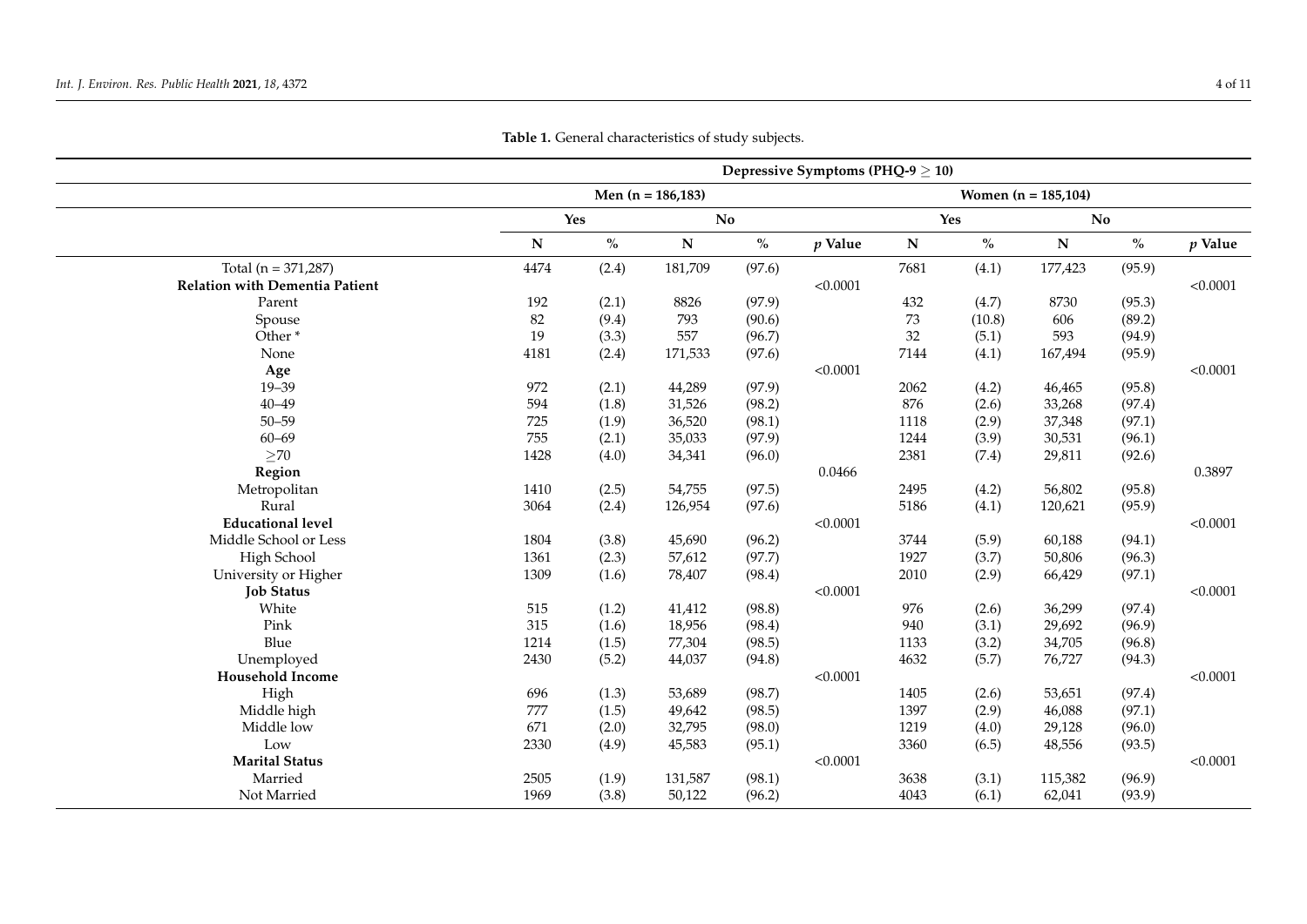<span id="page-4-0"></span>

|                                                      | Depressive Symptoms (PHQ-9 $\geq$ 10) |        |             |        |           |                        |        |             |        |           |
|------------------------------------------------------|---------------------------------------|--------|-------------|--------|-----------|------------------------|--------|-------------|--------|-----------|
|                                                      | Men $(n = 186, 183)$                  |        |             |        |           | Women $(n = 185, 104)$ |        |             |        |           |
|                                                      | Yes                                   |        | No          |        |           | Yes                    |        | No          |        |           |
|                                                      | N                                     | $\%$   | $\mathbf N$ | $\%$   | $p$ Value | N                      | $\%$   | $\mathbf N$ | $\%$   | $p$ Value |
| Number of Family Member Living in the Same Household |                                       |        |             |        | < 0.0001  |                        |        |             |        | < 0.0001  |
|                                                      | 1067                                  | (4.8)  | 20,954      | (95.2) |           | 2098                   | (7.1)  | 27,601      | (92.9) |           |
|                                                      | 1803                                  | (2.4)  | 71,792      | (97.6) |           | 2517                   | (4.1)  | 59,396      | (95.9) |           |
|                                                      | 762                                   | (1.9)  | 38,655      | (98.1) |           | 1392                   | (3.6)  | 36,862      | (96.4) |           |
|                                                      | 594                                   | (1.6)  | 35,809      | (98.4) |           | 1141                   | (3.0)  | 37,196      | (97.0) |           |
| $5+$                                                 | 248                                   | (1.7)  | 14,499      | (98.3) |           | 533                    | (3.2)  | 16,368      | (96.8) |           |
| <b>Current Smoking</b>                               |                                       |        |             |        | < 0.0001  |                        |        |             |        | < 0.0001  |
| <b>Current Smoker</b>                                | 1870                                  | (2.9)  | 63,350      | (97.1) |           | 799                    | (12.4) | 5623        | (87.6) |           |
| <b>Current Nonsmoker</b>                             | 2604                                  | (2.2)  | 118,359     | (97.8) |           | 6882                   | (3.9)  | 171,800     | (96.1) |           |
| Alcohol Use in the Past Year                         |                                       |        |             |        | < 0.0001  |                        |        |             |        | < 0.0001  |
| Yes                                                  | 3063                                  | (2.0)  | 152,712     | (98.0) |           | 5034                   | (3.5)  | 137,192     | (96.5) |           |
| No                                                   | 1411                                  | (4.6)  | 28,997      | (95.4) |           | 2647                   | (6.2)  | 40,231      | (93.8) |           |
| <b>Recipient of Basic Living Allowance</b>           |                                       |        |             |        | < 0.0001  |                        |        |             |        | < 0.0001  |
| Yes                                                  | 674                                   | (12.7) | 4641        | (87.3) |           | 875                    | (15.6) | 4722        | (84.4) |           |
| No                                                   | 3800                                  | (2.1)  | 177,068     | (97.9) |           | 6806                   | (3.8)  | 172,701     | (96.2) |           |
| Year                                                 |                                       |        |             |        | < 0.0001  |                        |        |             |        | < 0.0001  |
| 2018                                                 | 2459                                  | (2.6)  | 90,983      | (97.4) |           | 4137                   | (4.4)  | 90,283      | (95.6) |           |
| 2019                                                 | 2015                                  | (2.2)  | 90,726      | (97.8) |           | 3544                   | (3.9)  | 87,140      | (96.1) |           |

**Table 1.** *Cont.*

\* Offspring and siblings.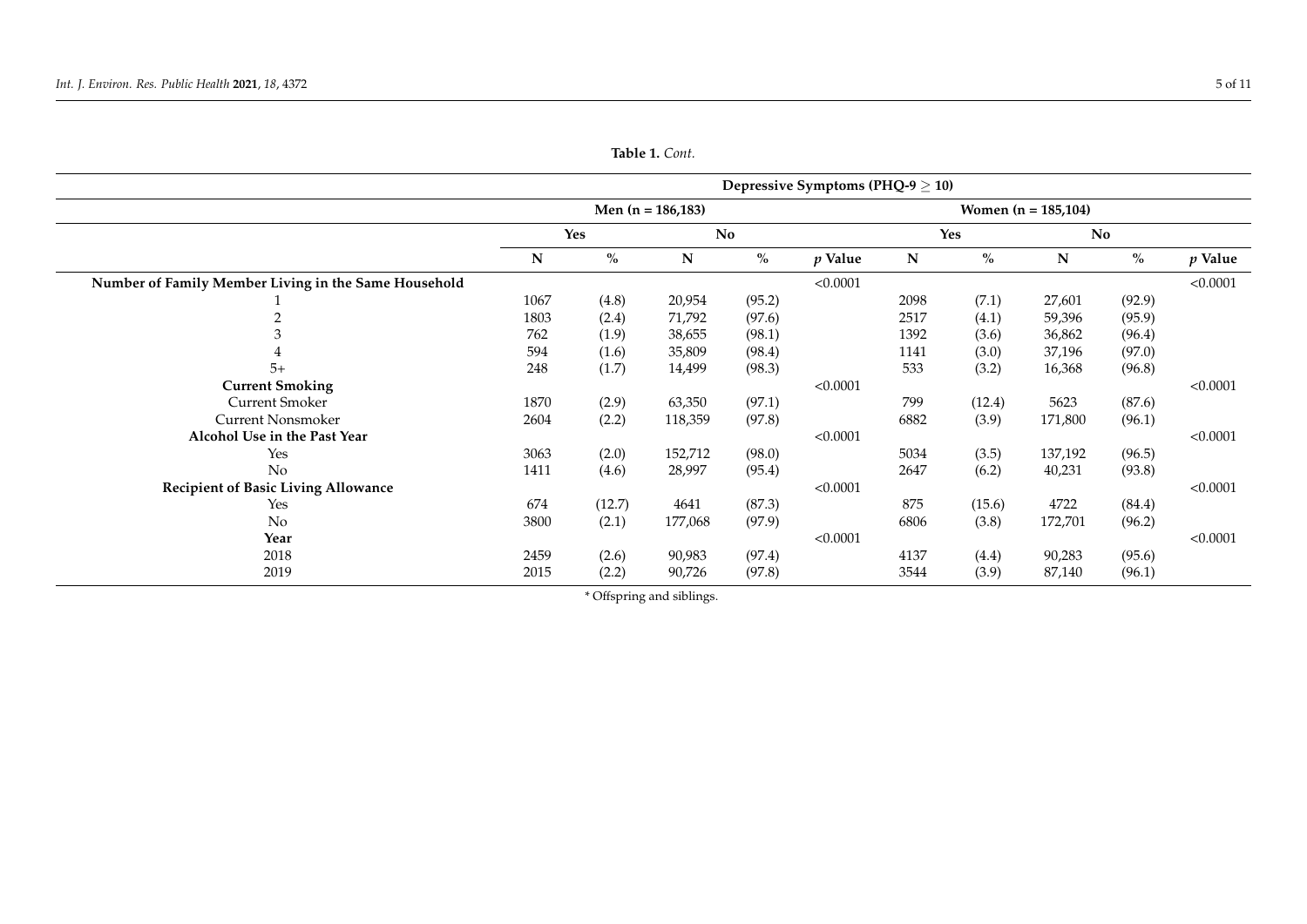Table [2](#page-5-0) reports the logistic regression results stratified by sex for the association between PHQ-9 and the relationship with the patient with dementia for all variables. For both men and women, those who had a spouse with dementia had increased odds of depressive symptoms (women: OR 2.28, CI 1.77–2.93, men: OR 2.65, CI: 2.06–3.32). However, only women showed increased odds of depressive symptoms when the parent was the patient with dementia (OR 1.47, CI 1.32–1.62).

<span id="page-5-0"></span>**Table 2.** Associations between depressive symptoms (PHQ-9) and participants demographics.

|                                                 | Depressive Symptoms (PHQ-9 $* \ge 10$ ) |                 |           |                 |  |  |  |
|-------------------------------------------------|-----------------------------------------|-----------------|-----------|-----------------|--|--|--|
| <b>Variables</b>                                |                                         | Men             |           | Women           |  |  |  |
|                                                 | OR                                      | 95% CI          | <b>OR</b> | 95% CI          |  |  |  |
| <b>Relation with Dementia Patient</b>           |                                         |                 |           |                 |  |  |  |
| Parent                                          | 1.07                                    | $(0.92 - 1.24)$ | 1.47      | $(1.32 - 1.62)$ |  |  |  |
| Spouse                                          | 2.65                                    | $(2.06 - 3.32)$ | 2.28      | $(1.77 - 2.93)$ |  |  |  |
| Other <sup>*</sup>                              | 1.18                                    | $(0.74 - 1.89)$ | 1.00      | $(0.69 - 1.43)$ |  |  |  |
| None                                            | 1.00                                    |                 | 1.00      |                 |  |  |  |
| Age                                             |                                         |                 |           |                 |  |  |  |
| $19 - 39$                                       | 1.00                                    |                 | 1.00      |                 |  |  |  |
| $40 - 49$                                       | 1.02                                    | $(0.91 - 1.14)$ | 0.58      | $(0.53 - 0.63)$ |  |  |  |
| $50 - 59$                                       | 0.81                                    | $(0.72 - 0.91)$ | 0.51      | $(0.46 - 0.55)$ |  |  |  |
| $60 - 69$                                       | 0.60                                    | $(0.53 - 0.69)$ | 0.47      | $(0.42 - 0.52)$ |  |  |  |
| >70                                             | 0.72                                    | $(0.63 - 0.82)$ | 0.60      | $(0.54 - 0.67)$ |  |  |  |
| Region                                          |                                         |                 |           |                 |  |  |  |
| Metropolitan                                    | 1.00                                    |                 | 1.00      |                 |  |  |  |
| Rural                                           | 0.91                                    | $(0.85 - 0.97)$ | 0.91      | $(0.86 - 0.95)$ |  |  |  |
| <b>Educational level</b>                        |                                         |                 |           |                 |  |  |  |
| Middle School or Less                           | 1.76                                    | $(1.58 - 1.95)$ | 1.91      | $(1.73 - 2.11)$ |  |  |  |
| High School                                     | 1.34                                    | $(1.23 - 1.47)$ | 1.50      | $(1.39 - 1.62)$ |  |  |  |
| University or Higher                            | 1.00                                    |                 | 1.00      |                 |  |  |  |
| <b>Job Status</b>                               |                                         |                 |           |                 |  |  |  |
| White                                           | 1.00                                    |                 | 1.00      |                 |  |  |  |
| Pink                                            | 1.08                                    | $(0.93 - 1.24)$ | 0.95      | $(0.87 - 1.05)$ |  |  |  |
| Blue                                            | 0.89                                    | $(0.79 - 1.00)$ | 0.83      | $(0.75 - 0.92)$ |  |  |  |
| Unemployed                                      | 2.33                                    | $(2.08 - 2.62)$ | 1.41      | $(1.30 - 1.53)$ |  |  |  |
| Household income                                |                                         |                 |           |                 |  |  |  |
| High                                            | 1.00                                    |                 | 1.00      |                 |  |  |  |
| Middle high                                     | 1.10                                    | $(0.99 - 1.23)$ | 1.01      | $(0.94 - 1.09)$ |  |  |  |
| Middle low                                      | 1.23                                    | $(1.09 - 1.38)$ | 1.26      | $(1.16 - 1.37)$ |  |  |  |
| Low                                             | 1.83                                    | $(1.64 - 2.05)$ | 1.68      | $(1.54 - 1.83)$ |  |  |  |
| <b>Marital Status</b>                           |                                         |                 |           |                 |  |  |  |
| Married                                         | 0.73                                    | $(0.67 - 0.80)$ | 0.71      | $(0.67 - 0.75)$ |  |  |  |
| Not Married                                     | 1.00                                    |                 | 1.00      |                 |  |  |  |
| <b>Number of Family Member</b>                  |                                         |                 |           |                 |  |  |  |
| Living in the Same Household                    |                                         |                 |           |                 |  |  |  |
| 1                                               | 1.00                                    |                 | 1.00      |                 |  |  |  |
| $\overline{2}$                                  | 0.73                                    | $(0.66 - 0.80)$ | 1.02      | $(0.95 - 1.10)$ |  |  |  |
| 3                                               | 0.78                                    | $(0.69 - 0.87)$ | 1.07      | $(0.98 - 1.17)$ |  |  |  |
| $\overline{4}$                                  | 0.78                                    | $(0.69 - 0.89)$ | 0.99      | $(0.90 - 1.09)$ |  |  |  |
| $5+$                                            | 0.76                                    |                 |           |                 |  |  |  |
|                                                 |                                         | $(0.64 - 0.89)$ | 0.95      | $(0.85 - 1.07)$ |  |  |  |
| <b>Current Smoking</b><br><b>Current Smoker</b> | 1.53                                    |                 | 2.89      |                 |  |  |  |
| None Current Smoker                             | 1.00                                    | $(1.44 - 1.64)$ | 1.00      | $(2.66 - 3.14)$ |  |  |  |
|                                                 |                                         |                 |           |                 |  |  |  |
| Alcohol Use in the Past Year                    |                                         |                 |           |                 |  |  |  |
| Yes                                             | 0.57                                    | $(0.53 - 0.61)$ | 0.71      | $(0.68 - 0.75)$ |  |  |  |
| No                                              | 1.00                                    |                 | 1.00      |                 |  |  |  |
| <b>Recipient of Basic Living Allowance</b>      |                                         |                 |           |                 |  |  |  |
| Yes                                             | 2.34                                    | $(2.11 - 2.58)$ | 2.23      | $(2.05 - 2.43)$ |  |  |  |
| No                                              | 1.00                                    |                 | 1.00      |                 |  |  |  |
| Year                                            |                                         |                 |           |                 |  |  |  |
| 2018                                            | 1.00                                    |                 | 1.00      |                 |  |  |  |
| 2019                                            | 0.81                                    | $(0.76 - 0.86)$ | 0.91      | $(0.87 - 0.95)$ |  |  |  |

\* Offspring and siblings.

Table [3](#page-6-0) reports the subgroup analysis of the association between relation with dementia patient and caregiver' depressive symptoms stratified by sociodemographic variables.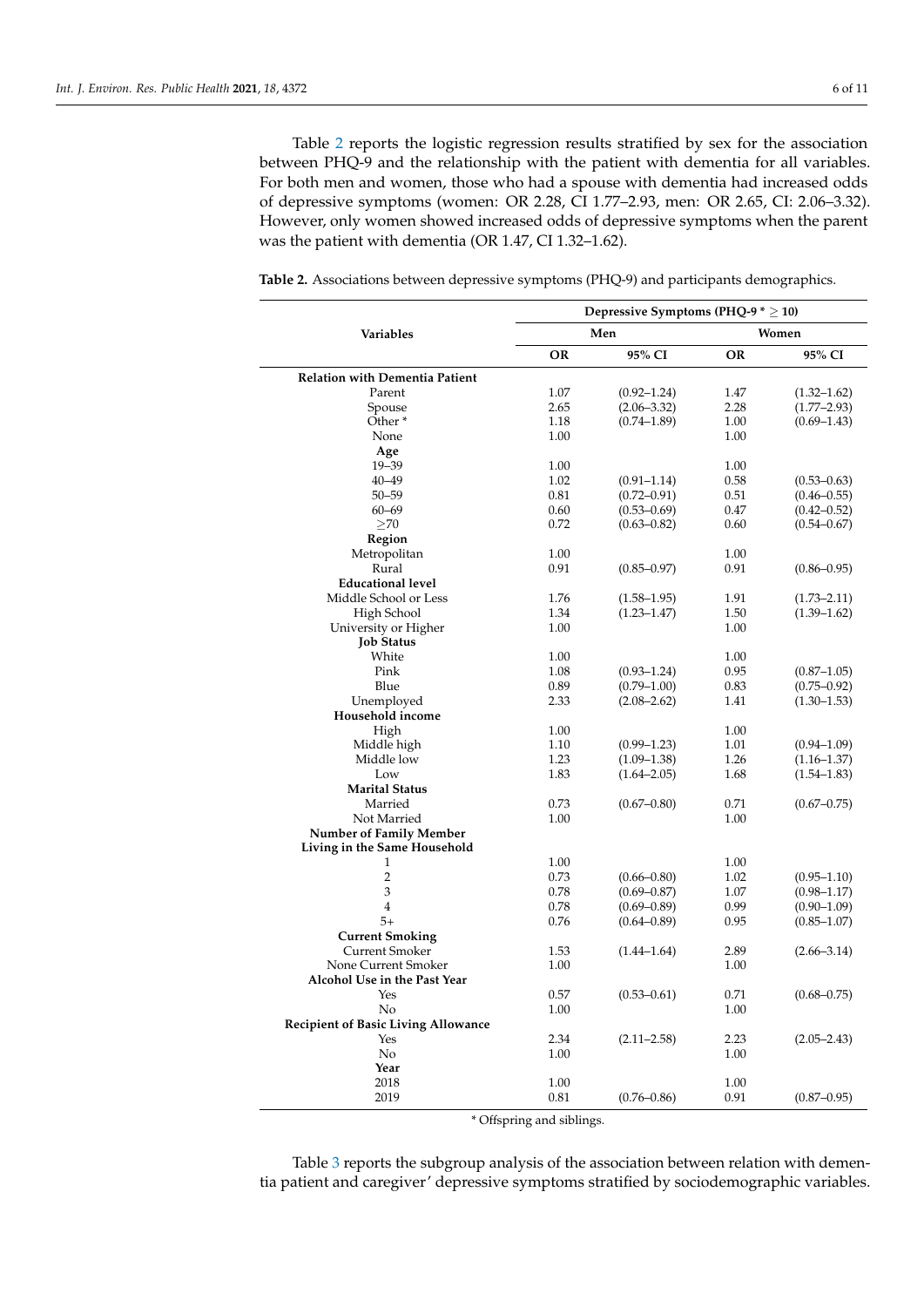For women who had a parent with dementia, all regions, income levels, and job status had a higher probability of depressive symptoms. Regardless of gender, when having a spouse with dementia, all regions, blue collar jobs or unemployed had a higher probability of depressive symptoms.

<span id="page-6-0"></span>**Table 3.** Subgroup analysis of the association between relation with dementia patient and caregiver' depressive symptoms stratified by sociodemographic variables.

|                          | $PHO-9 > 10$                          |           |                 |      |                  |                     |                  |  |  |  |
|--------------------------|---------------------------------------|-----------|-----------------|------|------------------|---------------------|------------------|--|--|--|
| Variables                | <b>Relation with Dementia Patient</b> |           |                 |      |                  |                     |                  |  |  |  |
|                          | None                                  | Parent    |                 |      | Spouse           | Others <sup>*</sup> |                  |  |  |  |
|                          | <b>OR</b>                             | <b>OR</b> | 95% CI          | OR   | 95% CI           | <b>OR</b>           | 95% CI           |  |  |  |
| Men                      |                                       |           |                 |      |                  |                     |                  |  |  |  |
| Age                      |                                       |           |                 |      |                  |                     |                  |  |  |  |
| $19 - 39$                | 1.00                                  | 0.97      | $(0.70 - 1.35)$ | 3.29 | $(1.18 - 9.18)$  | 1.51                | $(0.36 - 6.26)$  |  |  |  |
| $40 - 49$                | 1.00                                  | 1.17      | $(0.82 - 1.68)$ | 1.08 | $(0.14 - 8.04)$  | 0.86                | $(0.11 - 6.78)$  |  |  |  |
| $50 - 59$                | 1.00                                  | 0.98      | $(0.72 - 1.33)$ | 3.29 | $(0.99 - 10.92)$ | 0.57                | $(0.07 - 4.44)$  |  |  |  |
| $60 - 69$                | 1.00                                  | 1.25      | $(0.91 - 1.72)$ | 7.74 | $(4.17 - 14.37)$ | 1.74                | $(0.70 - 4.33)$  |  |  |  |
| >70                      | 1.00                                  | 1.12      | $(0.73 - 1.70)$ | 2.34 | $(1.77 - 3.09)$  | 1.13                | $(0.59 - 2.15)$  |  |  |  |
| <b>Job Status</b>        |                                       |           |                 |      |                  |                     |                  |  |  |  |
| White                    | 1.00                                  | 0.85      | $(0.53 - 1.35)$ | 2.89 | $(0.69 - 12.12)$ | 1.55                | $(0.21 - 11.37)$ |  |  |  |
| Pink                     | 1.00                                  | 1.14      | $(0.69 - 1.88)$ | 5.25 | $(1.21 - 22.75)$ | 1.33                | $(0.18 - 9.91)$  |  |  |  |
| Blue                     | 1.00                                  | 1.30      | $(1.01 - 1.68)$ | 4.74 | $(2.97 - 7.58)$  | 1.67                | $(0.73 - 3.80)$  |  |  |  |
| Unemployed               | 1.00                                  | 1.02      | $(0.81 - 1.27)$ | 2.22 | $(1.67 - 2.95)$  | 0.97                | $(0.52 - 1.81)$  |  |  |  |
| Region                   |                                       |           |                 |      |                  |                     |                  |  |  |  |
| Metropolitan             | 1.00                                  | 0.81      | $(0.60 - 1.09)$ | 2.38 | $(1.45 - 3.90)$  | 0.60                | $(0.19 - 1.93)$  |  |  |  |
| Rural                    | 1.00                                  | 1.19      | $(1.00-1.42)$   | 2.68 | $(2.04 - 3.52)$  | 1.44                | $(0.86 - 2.42)$  |  |  |  |
| <b>Educational level</b> |                                       |           |                 |      |                  |                     |                  |  |  |  |
| Middle school or less    | 1.00                                  | 1.08      | $(0.81 - 1.44)$ | 2.52 | $(1.88 - 3.38)$  | 1.19                | $(0.62 - 2.28)$  |  |  |  |
| High school              | 1.00                                  | 1.05      | $(0.81 - 1.35)$ | 2.54 | $(1.46 - 4.40)$  | 1.06                | $(0.42 - 2.65)$  |  |  |  |
| College or over          | 1.00                                  | 1.13      | $(0.86 - 1.42)$ | 3.86 | $(2.06 - 7.21)$  | 1.39                | $(0.50 - 3.82)$  |  |  |  |
| Income                   |                                       |           |                 |      |                  |                     |                  |  |  |  |
| High                     | 1.00                                  | 0.75      | $(0.52 - 1.08)$ | 4.28 | $(1.94 - 9.45)$  | 1.54                | $(0.37 - 6.37)$  |  |  |  |
| Middle high              | 1.00                                  | 0.97      | $(0.69 - 1.35)$ | 2.74 | $(1.08 - 6.90)$  | 1.24                | $(0.30 - 5.07)$  |  |  |  |
| Middle low               | 1.00                                  | 1.49      | $(1.07 - 2.08)$ | 1.94 | $(0.78 - 4.82)$  | 1.60                | $(0.58 - 4.39)$  |  |  |  |
| Low                      | 1.00                                  | 1.18      | $(0.93 - 1.49)$ | 2.65 | $(2.02 - 3.48)$  | 1.03                | $(0.55 - 1.92)$  |  |  |  |
| Women                    |                                       |           |                 |      |                  |                     |                  |  |  |  |
| Age                      |                                       |           |                 |      |                  |                     |                  |  |  |  |
| $19 - 39$                | 1.00                                  | 1.65      | $(1.37-1.99)$   | 2.63 | $(1.01 - 6.84)$  | 0.69                | $(0.16 - 2.88)$  |  |  |  |
| $40 - 49$                | 1.00                                  | 1.20      | $(0.93 - 1.56)$ | 0.65 | $(0.08 - 4.87)$  | 0.99                | $(0.13 - 7.33)$  |  |  |  |
| $50 - 59$                | 1.00                                  | 1.59      | $(1.31 - 1.94)$ | 1.74 | $(0.61 - 4.95)$  | 1.40                | $(0.49 - 3.96)$  |  |  |  |
| $60 - 69$                | 1.00                                  | 1.53      | $(1.19 - 1.97)$ | 2.13 | $(1.23 - 3.70)$  | 1.50                | $(0.82 - 2.72)$  |  |  |  |
| $\geq$ 70                | 1.00                                  | 1.17      | $(0.84 - 1.63)$ | 2.38 | $(1.73 - 3.27)$  | 0.78                | $(0.44 - 1.38)$  |  |  |  |
| <b>Job Status</b>        |                                       |           |                 |      |                  |                     |                  |  |  |  |
| White                    | 1.00                                  | 1.37      | $(1.05 - 1.79)$ | 1.65 | $(0.39 - 6.90)$  | 2.13                | $(0.65 - 6.92)$  |  |  |  |
| Pink                     | 1.00                                  | 1.49      | $(1.16 - 1.91)$ | 2.54 | $(0.99 - 6.50)$  | 1.94                | $(0.77 - 4.86)$  |  |  |  |
| Blue                     | 1.00                                  | 1.63      | $(1.25 - 2.12)$ | 2.11 | $(1.16 - 3.85)$  | 0.54                | $(0.17 - 1.74)$  |  |  |  |
| Unemployed               | 1.00                                  | 1.44      | $(1.25 - 1.66)$ | 2.32 | $(1.72 - 3.13)$  | 0.92                | $(0.59 - 1.45)$  |  |  |  |
| Region                   |                                       |           |                 |      |                  |                     |                  |  |  |  |
| Metropolitan             | 1.00                                  | 1.27      | $(1.05 - 1.52)$ | 3.21 | $(2.02 - 5.09)$  | 0.76                | $(0.35 - 1.64)$  |  |  |  |
| Rural                    | 1.00                                  | 1.57      | $(1.39 - 1.78)$ | 2.01 | $(1.48 - 2.71)$  | 1.09                | $(0.72 - 1.65)$  |  |  |  |
| <b>Educational level</b> |                                       |           |                 |      |                  |                     |                  |  |  |  |
| Middle school or less    | 1.00                                  | 1.34      | $(1.11 - 1.62)$ | 2.18 | $(1.64 - 2.91)$  | 1.13                | $(0.75 - 1.71)$  |  |  |  |
|                          | 1.00                                  | 1.60      | $(1.35 - 1.90)$ | 1.92 | $(0.92 - 4.02)$  | 0.51                | $(0.16 - 1.62)$  |  |  |  |
| High school              | 1.00                                  | 1.44      |                 | 3.64 |                  | 0.91                | $(0.28 - 2.96)$  |  |  |  |
| College or over          |                                       |           | $(1.21 - 1.71)$ |      | $(1.74 - 7.61)$  |                     |                  |  |  |  |
| Income                   |                                       |           |                 |      |                  |                     |                  |  |  |  |
| High                     | 1.00                                  | 1.31      | $(1.07 - 1.61)$ | 3.02 | $(1.30 - 7.00)$  | 0.47                | $(0.06 - 3.39)$  |  |  |  |
| Middle high              | 1.00                                  | 1.68      | $(1.37 - 2.06)$ | 1.62 | $(0.50 - 5.24)$  | 0.95                | $(0.30 - 3.05)$  |  |  |  |
| Middle low               | 1.00                                  | 1.45      | $(1.14 - 1.84)$ | 2.18 | $(1.04 - 4.54)$  | 0.92                | $(0.33 - 2.53)$  |  |  |  |
| Low                      | 1.00                                  | 1.45      | $(1.20 - 1.75)$ | 2.32 | $(1.73 - 3.11)$  | 1.07                | $(0.70 - 1.64)$  |  |  |  |

\* Offspring and siblings.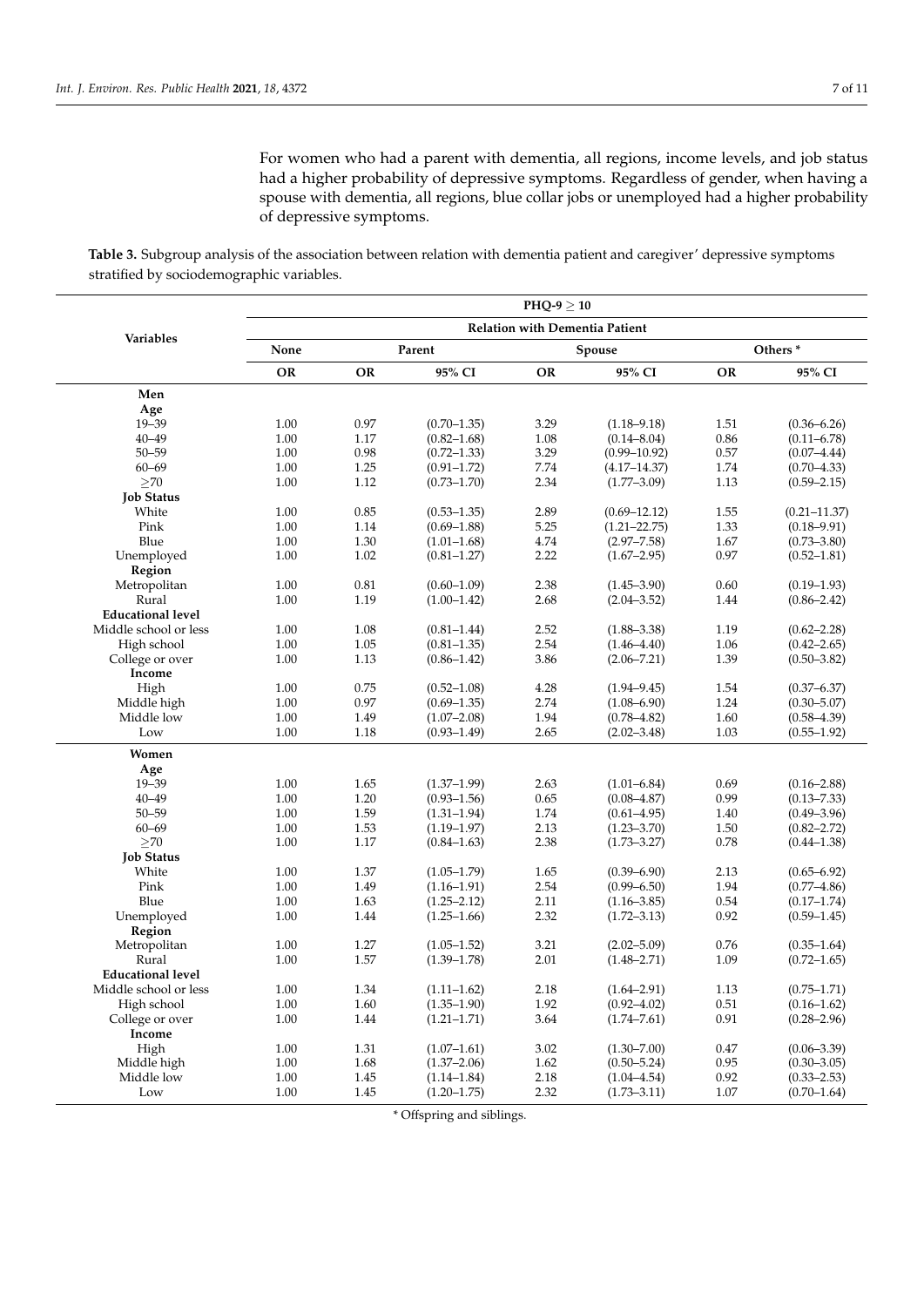## **4. Discussion**

This study used the KCHS to analyze the association between the presence of patients with dementia in the family and family caregivers' depressive symptoms. Our results showed that when the patient with dementia was a parent, women alone were likely to have depressive symptoms, and when the patient with dementia was a spouse, both men and women were likely to have depressive symptoms. The generality of women having higher depressive symptoms than men was consistent with a previous series of studies using the CES-D to provide evidence that women caregivers score higher than men [\[18](#page-9-17)[,19\]](#page-9-18).

Depressive symptoms in women when the patient with dementia was a parent may be due to cultural factors. One of the cultural norms in Korea is filial piety, which entails that the eldest son and his wife repay their parents by helping them to live comfortably and helping them carry out any difficult tasks [\[20\]](#page-9-19). In a cross-cultural study of caregiving, it was reported that 55.0% of primary caregivers for a dementia-affected elder in Korea were daughters-in-law. In addition, the relationship between the parent-in-law and the daughterin-law has a weaker emotional connection than others [\[21\]](#page-9-20). Korean families in modern society are still maintaining norms of Confucianism and a patriarchal system, despite changes such as nuclear familization and increased individualism. The cultural stipulation that the realm of family is the domain of women remains in place [\[22\]](#page-9-21) Consequently, this role puts enormous stress on married women, and they struggle to balance child-rearing activities and professional careers with the additional task of providing care for their older parents [\[23\]](#page-9-22). For men, a job-oriented lifestyle has made it difficult for to participate in household chores or family issues [\[24\]](#page-9-23).

Regardless of gender, when one's spouse or significant other has dementia, there is a higher chance of depressive symptoms, and this could involve many factors. First, due to demographic changes in society, men have adopted caring roles more than ever before, for example, 44% of men in the USA and nearly 40% of men in Canada took the role of caregiving [\[25\]](#page-9-24). This phenomenon is no different in Korea as well. It is said that men are burdened not only by caring for patients with dementia, but also by the fact that housework is added to their burden [\[26\]](#page-9-25). Second, spouse caregivers may not have expected their role to be that of a caregiver. As explained above, the cultural norm of filial piety has made parents expect their children to provide care. However, when the role of caregiver is handed to the spouse, they may not be prepared for the role. Third, spouse caregivers are likely to have poorer personal health and lower social support than their adult children because of their age [\[27\]](#page-9-26). When the spouse has to take on a caregiver role, it results in spouses giving up most of their own lives to take care of their significant other [\[28\]](#page-10-0). It is also known that spouse caregivers are often emotionally fatigued and are required to prioritize care for their spouses rather than their own health [\[29\]](#page-10-1). The only treatment is early detection to prevent further worsening of dementia. This fact can make spouses feel anxiety and fear, and when dementia reaches a certain stage, spouses feel powerless [\[26\]](#page-9-25).

In the study, when both men and women had white collar jobs, the likelihood of depressive symptoms was insignificant. This may be because better remuneration contributes to lower levels of burden. It could also be said that someone in a white collar job could develop more effective skills in managing the problems of care and personal stress. These factors may function as buffers to the stressor of caregiving [\[30\]](#page-10-2). In women, not having a job had the most significant effect in relation to employment status. It needs to be considered that the unemployed category also includes housewives. The role of a housewife in Korea is a mixture of a social role burden and a personal burden [\[31\]](#page-10-3). Because housekeeping and family labor are not socially recognized, when housewives can obtain a socially recognized job and integrate into society, they are more likely to feel satisfied [\[32\]](#page-10-4). This can be compared to men, in whom pink collar and blue collar jobs showed the most significant effects.

Both men and women who lived in rural areas had a higher chance of having depressive symptoms. This could be due to the lack of medical support in rural areas. Dementia caregivers living in rural settings experience increased challenges, such as far distances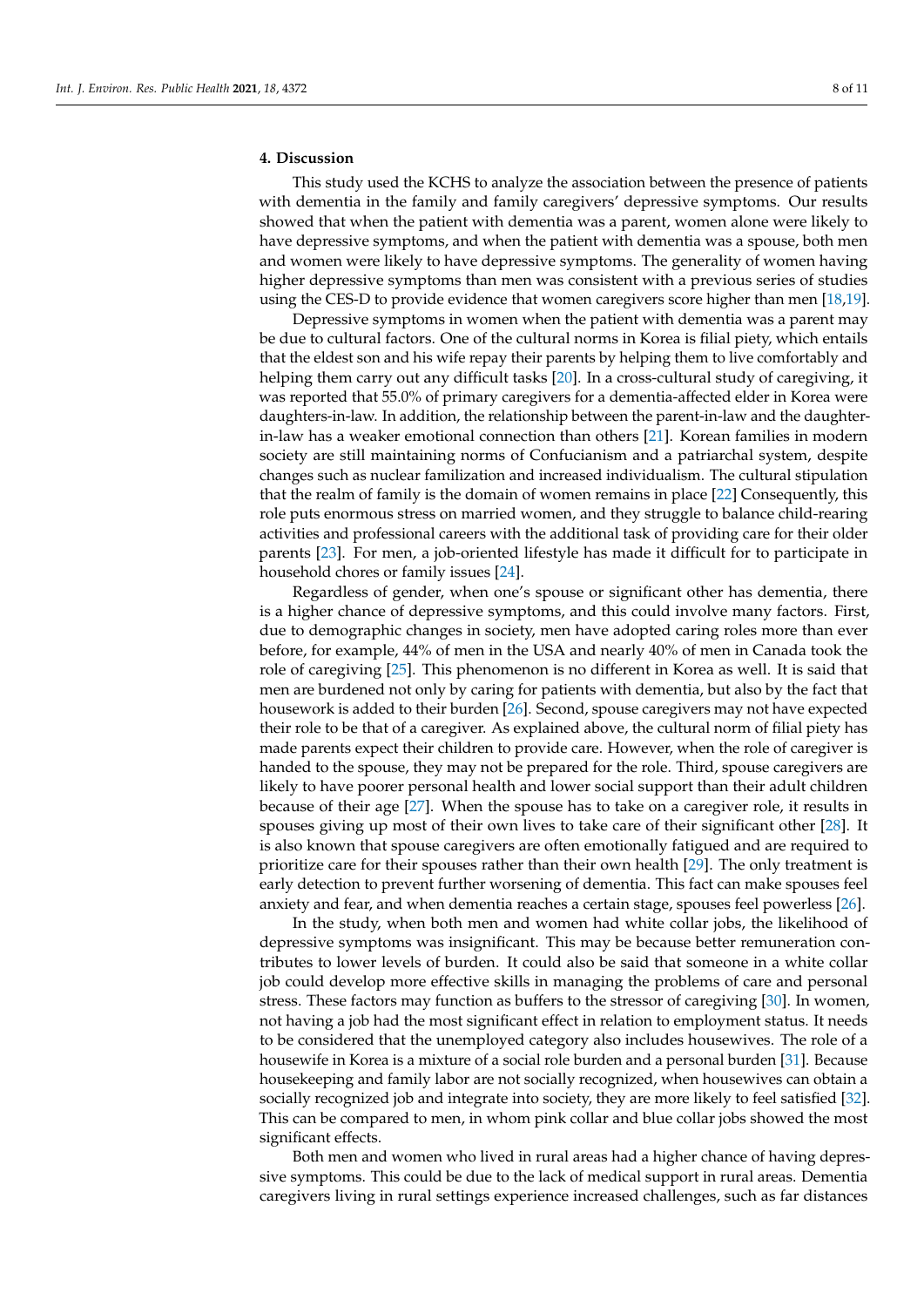and limited options for health and supportive services, such as local dementia-friendly acute services [\[33\]](#page-10-5). In particular, the accessibility of medical and welfare facilities is a very important factor in the health of elderly people with dementia. However, in Korea, medical and welfare institutions are concentrated in large cities, and there is a shortage of qualified labor in rural areas. In addition, in smaller cities, it is difficult to secure manpower and space for centers focused on specific aspects of health; therefore, many health centers combine dementia projects with projects focused on other health issues, rendering it difficult to implement dementia-specific projects such as dementia screening and counseling [\[34\]](#page-10-6).

The current study has several limitations. First, the severity of dementia and the duration of dementia are not known. Participants in this study may have been influenced by the severity of dementia. It is known that the more severe the dementia, the more the stress and the more likely family caregivers are to have severe depression. Second, although the PHQ-9, which has been tested for validity and reliability, was utilized in this study, the participants' reports of depressive symptoms might still be subjective and imperfect. However, this survey was conducted by a trustworthy national institution, the KDCA, using skilled interviewers and a computer-based system. For this reason, PHQ-9 scores should be a good indicators of depressive symptoms. Third, it was not possible to adjust for other diagnoses of psychiatric disorders in caregivers. Fourth, as our study was crosssectional in nature, a causal relationship could not be established. Despite these limitations, this study has several strengths. We used the most recent nationally representative database to determine associations. Therefore, the results are highly representative of the adult population in South Korea. In addition, we utilized the self-reported PHQ-9, an easy and valid tool for screening patients with depressive symptoms. To our knowledge, this is the first study using the PHQ-9 with KCHS data to determine the association between living with patients with dementia and family caregivers' depressive symptoms.

#### **5. Conclusions**

The results of this study confirm an association between the presence of patients with dementia in a family and family caregivers' depressive symptoms. In particular, when the patient with dementia is a spouse, both women and men are likely to have depressive symptoms, and when the patient with dementia is a parent, women are likely to have depressive symptoms. National-level policies are needed to support the family caregivers' and provide necessary treatments.

**Author Contributions:** M.P. designed this study, performed statistical analysis, drafted and completed the manuscript. F.N. and S.H.K. contributed to the concept and design of the study and revised the manuscript. E.-C.P. and S.-I.J. conceived, designed and directed this study. All authors have read and agreed to the published version of the manuscript.

**Funding:** This research received no external funding.

**Institutional Review Board Statement:** Ethical review and approval were waived for this study, because the KCHS survey data are openly published.

**Informed Consent Statement:** Patient consent was waived because information was fully anonymized prior to analysis.

**Data Availability Statement:** Publicly available datasets were analyzed in this study. This data can be found here: [\[https://chs.cdc.go.kr/chs/index.do\]](https://chs.cdc.go.kr/chs/index.do).

**Acknowledgments:** We would like to thank the Korea Center for Disease Control and Prevention Agency (KDCA) for providing the raw data from the Korea Community Health Survey (KCHS). The paper's contents are solely the responsibility of the authors and do not necessarily represent the official views of KDCA.

**Conflicts of Interest:** The authors declare no conflict of interest.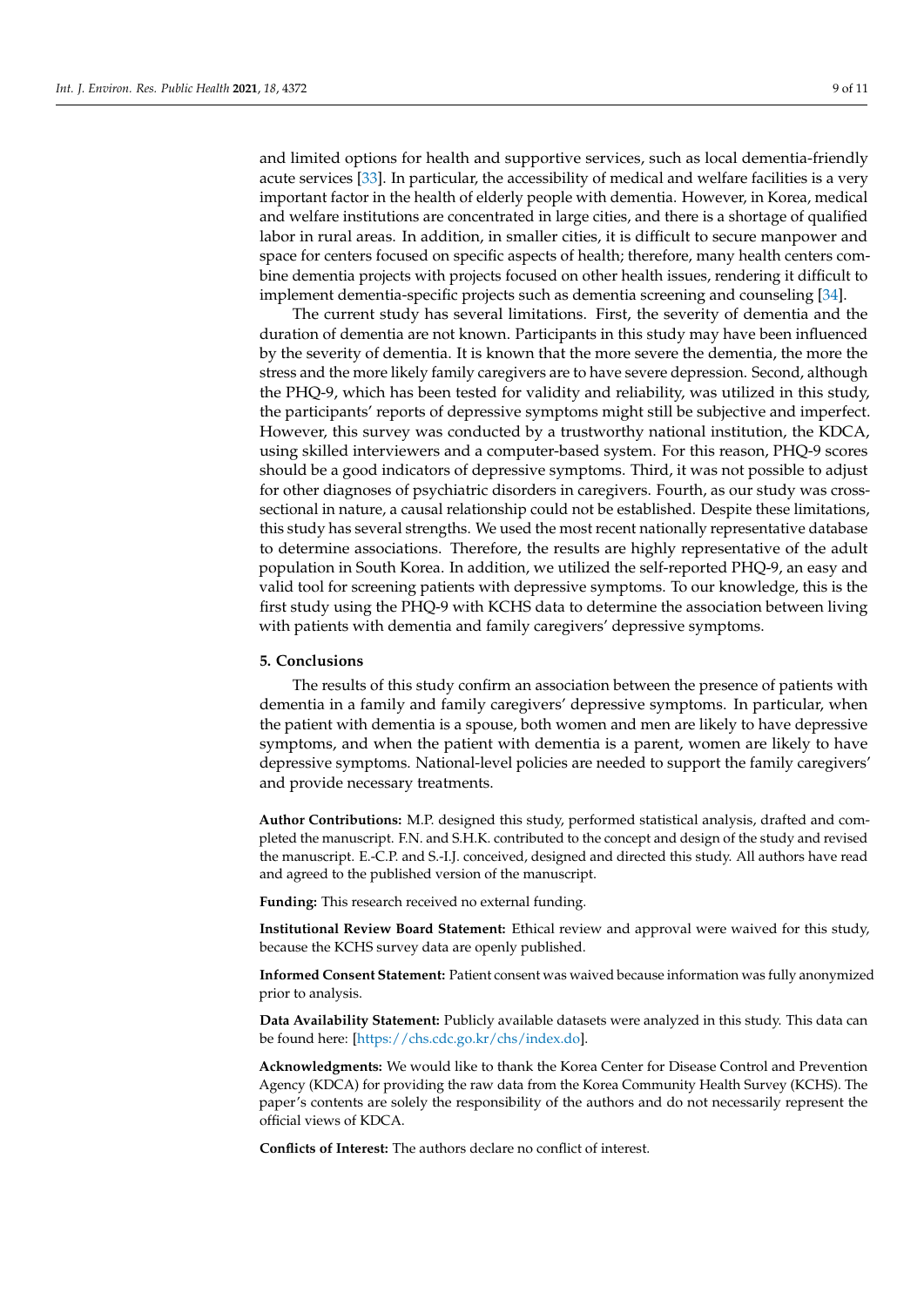## **References**

- <span id="page-9-0"></span>1. Alzheimer's Association; Thies, W.; Bleiler, L. Alzheimer's Association; Thies, W.; Bleiler, L. 2013 Alzheimer's disease facts and figures. *Alzheimer's Dement.* **2013**, *9*, 208–245. [\[CrossRef\]](http://doi.org/10.1016/j.jalz.2013.02.003)
- <span id="page-9-1"></span>2. Lee, Y.C.; Kang, J.M.; Lee, H.; Kim, K.; Kim, S.; Yu, T.Y.; Lee, E.-M.; Kim, C.T.; Kim, D.K.; Lewis, M.; et al. The public health impact of alzheimer's disease 2000–2050: Potential implication of treatment advances. *Annu. Rev. Public Health* **2002**, *23*, 213–231.
- <span id="page-9-2"></span>3. Lee, Y.C.; Kang, J.M.; Lee, H.; Kim, K.; Kim, S.; Yu, T.Y.; Lee, E.M.; Kim, C.T.; Kim, D.K.; Lewis, M.; et al. Subjective cognitive decline and subsequent dementia: A nationwide cohort study of 579,710 people aged 66 years in South Korea. *Alzheimer's Res. Ther.* **2020**, *12*, 1–13. [\[CrossRef\]](http://doi.org/10.1186/s13195-020-00618-1)
- <span id="page-9-3"></span>4. Livingston, G.; Huntley, J.; Sommerlad, A.; Ames, D.; Ballard, C.; Banerjee, S.; Brayne, C.; Burns, A.; Cohen-Mansfield, J.; Cooper, C.; et al. Dementia prevention, intervention, and care: 2020 report of the Lancet Commission. *Lancet* **2020**, *396*, 413–446. [\[CrossRef\]](http://doi.org/10.1016/S0140-6736(20)30367-6)
- <span id="page-9-4"></span>5. Kim, J.; Jeong, I.; Chun, J.-H.; Lee, S. The prevalence of dementia in a metropolitan city of South Korea. *Int. J. Geriatr. Psychiatry* **2003**, *18*, 617–622. [\[CrossRef\]](http://doi.org/10.1002/gps.897) [\[PubMed\]](http://www.ncbi.nlm.nih.gov/pubmed/12833306)
- <span id="page-9-5"></span>6. Park, J.; Ko, H.J.; Park, Y.N.; Jung, C.-H. Dementia among the elderly in a rural Korean community. *Br. J. Psychiatry* **1994**, *164*, 796–801. [\[CrossRef\]](http://doi.org/10.1192/bjp.164.6.796) [\[PubMed\]](http://www.ncbi.nlm.nih.gov/pubmed/7952986)
- <span id="page-9-6"></span>7. Kim, H.J.; Park, E.; Storr, C.L.; Tran, K.; Juon, H.-S. Depression among Asian-American adults in the community: Systematic review and meta-analysis. *PLoS ONE* **2015**, *10*, e0127760. [\[CrossRef\]](http://doi.org/10.1371/journal.pone.0127760) [\[PubMed\]](http://www.ncbi.nlm.nih.gov/pubmed/26029911)
- <span id="page-9-7"></span>8. Fried, E.I.; Nesse, R.M. The impact of individual depressive symptoms on impairment of psychosocial functioning. *PLoS ONE* **2014**, *9*, e90311. [\[CrossRef\]](http://doi.org/10.1371/journal.pone.0090311)
- <span id="page-9-8"></span>9. Kassebaum, N.J.; Arora, M.; Barber, R.M.; Bhutta, Z.A.; Brown, J.; Carter, A.; Casey, D.C.; Charlson, F.J.; Coates, M.M.; Coggeshall, M.; et al. Global, regional, and national Disability-Adjusted Life-Years (DALYs) for 315 diseases and injuries and Healthy Life Expectancy (HALE) 1990–2015: A systematic analysis for the Global Burden of Disease Study 2015. *Lancet* **2016**, *388*, 1603–1658. [\[CrossRef\]](http://doi.org/10.1016/S0140-6736(16)31460-X)
- <span id="page-9-9"></span>10. Koo, S.K. Depression status in Korea. *Osong Public Health Res. Perspect.* **2018**, *9*, 141. [\[CrossRef\]](http://doi.org/10.24171/j.phrp.2018.9.4.01)
- <span id="page-9-10"></span>11. Kim, H.J.; Kehoe, P.; Gibbs, L.M.; Lee, J.-A. Caregiving experience of dementia among Korean American family caregivers. *Issues Ment. Health Nurs.* **2019**, *40*, 158–165. [\[CrossRef\]](http://doi.org/10.1080/01612840.2018.1534909)
- <span id="page-9-11"></span>12. Spira, A.P.; Beaudreau, S.A.; Jimenez, D.; Kierod, K.; Cusing, M.M.; Gray, H.L.; Gallagher-Thompson, D. Experiential avoidance, acceptance, and depression in dementia family caregivers. *Clin. Gerontol.* **2007**, *30*, 55–64. [\[CrossRef\]](http://doi.org/10.1300/J018v30n04_04)
- <span id="page-9-12"></span>13. Epstein-Lubow, G.; Gaudiano, B.; Darling, E.; Hinckley, M.; Tremont, G.; Kohn, R.; Marino, L.J.; Salloway, S.; Grinnell, R.; Miller, I.W. Differences in depression severity in family caregivers of hospitalized individuals with dementia and family caregivers of outpatients with dementia. *Am. J. Geriatr. Psychiatry* **2012**, *20*, 815–819. [\[CrossRef\]](http://doi.org/10.1097/JGP.0b013e318235b62f)
- <span id="page-9-13"></span>14. Jang, S.I.; Bae, H.C.; Shin, J.; Jang, S.Y.; Hong, S.; Han, K.T.; Park, E.C. Depression in the family of patients with dementia in Korea. *Am. J. Alzheimer's Dis. Other Dement.* **2016**, *31*, 481–491. [\[CrossRef\]](http://doi.org/10.1177/1533317515628048)
- <span id="page-9-14"></span>15. Son, G.R.; Wykle, M.L.; Zausniewski, J.A. Korean adult child caregivers of older adults with dementia: Predictors of burden and satisfaction. *J. Gerontol. Nurs.* **2003**, *29*, 19–28. [\[CrossRef\]](http://doi.org/10.3928/0098-9134-20030101-09) [\[PubMed\]](http://www.ncbi.nlm.nih.gov/pubmed/12596334)
- <span id="page-9-15"></span>16. Kim, H.; Jeong, W.; Kwon, J.; Kim, Y.; Jang, S.-I.; Park, E.-C. Sex differences in type of exercise associated with depression in South Korean adults. *Sci. Rep.* **2020**, *10*, 1–10.
- <span id="page-9-16"></span>17. Levis, B.; Benedetti, A.; Thombs, B.D. Accuracy of Patient Health Questionnaire-9 (PHQ-9) for screening to detect major depression: Individual participant data meta-analysis. *BMJ* **2019**, *365*, l1476. [\[CrossRef\]](http://doi.org/10.1136/bmj.l1476) [\[PubMed\]](http://www.ncbi.nlm.nih.gov/pubmed/30967483)
- <span id="page-9-17"></span>18. Lutzky, S.M.; Knight, B.G. Explaining gender differences in caregiver distress: The roles of emotional attentiveness and coping styles. *Psychol. Aging* **1994**, *9*, 513. [\[CrossRef\]](http://doi.org/10.1037/0882-7974.9.4.513) [\[PubMed\]](http://www.ncbi.nlm.nih.gov/pubmed/7893422)
- <span id="page-9-18"></span>19. Rose-Rego, S.K.; Strauss, M.E.; Smyth, K.A. Differences in the perceived well-being of wives and husbands caring for persons with Alzheimer's disease. *Gerontologist* **1998**, *38*, 224–230. [\[CrossRef\]](http://doi.org/10.1093/geront/38.2.224) [\[PubMed\]](http://www.ncbi.nlm.nih.gov/pubmed/9573667)
- <span id="page-9-19"></span>20. Lee, E.E.; Farran, C.J. Depression among Korean, Korean American, and Caucasian American family caregivers. *J. Transcult. Nurs.* **2004**, *15*, 18–25. [\[CrossRef\]](http://doi.org/10.1177/1043659603260010) [\[PubMed\]](http://www.ncbi.nlm.nih.gov/pubmed/14768412)
- <span id="page-9-20"></span>21. Lee, G.O. Original articles: A study on quality of life and its' influencing factors in family caregivers caring for dementia patient. *J. Korean Acad. Psychiatr. Ment. Health Nurs.* **2003**, *12*, 15–26.
- <span id="page-9-21"></span>22. Chee, Y.K.; Levkoff, S.E. Culture and dementia: Accounts by family caregivers and health professionals for dementia-affected elders in South Korea. *J. Cross-Cult. Gerontol.* **2001**, *16*, 111–125. [\[CrossRef\]](http://doi.org/10.1023/A:1010640527713) [\[PubMed\]](http://www.ncbi.nlm.nih.gov/pubmed/14617985)
- <span id="page-9-22"></span>23. Kang, H.S.; Go, K.J.; Kim, W.O.; Kim, E.S.; Khim, S.Y.; Kim, H.L.; Shin, S.O.; Oh, S.E.; Won, J.S.; Li, C.Y.; et al. The lives of daughters-in-law who care for parents with dementia. *J. Korean Acad. Nurs.* **1999**, *29*, 1233–1243. [\[CrossRef\]](http://doi.org/10.4040/jkan.1999.29.6.1233)
- <span id="page-9-23"></span>24. Park, C.-M.; Okada, S. Recognition of a Housewife for Rearing-related Supports of a Husband and its Relationship with Mental Health-Comparison between Korea and Japan. *Korean J. Health Educ. Promot.* **2007**, *24*, 161–179.
- <span id="page-9-24"></span>25. Baker, K.L.; Robertson, N.; Connelly, D. Men caring for wives or partners with dementia: Masculinity, strain and gain. *Aging Ment. Health* **2010**, *14*, 319–327. [\[CrossRef\]](http://doi.org/10.1080/13607860903228788) [\[PubMed\]](http://www.ncbi.nlm.nih.gov/pubmed/20425651)
- <span id="page-9-25"></span>26. Hong, M. A phenomenological study of the expereince of male spouses providing care for teh elderly with dementia. *J. Humanit. Soc. Sci. 21* **2020**, *11*, 813–828.
- <span id="page-9-26"></span>27. Hong, G.R.S.; Kim, H. Family caregiver burden by relationship to care recipient with dementia in Korea. *Geriatr. Nurs.* **2008**, *29*, 267–274. [\[CrossRef\]](http://doi.org/10.1016/j.gerinurse.2007.09.004) [\[PubMed\]](http://www.ncbi.nlm.nih.gov/pubmed/18694702)